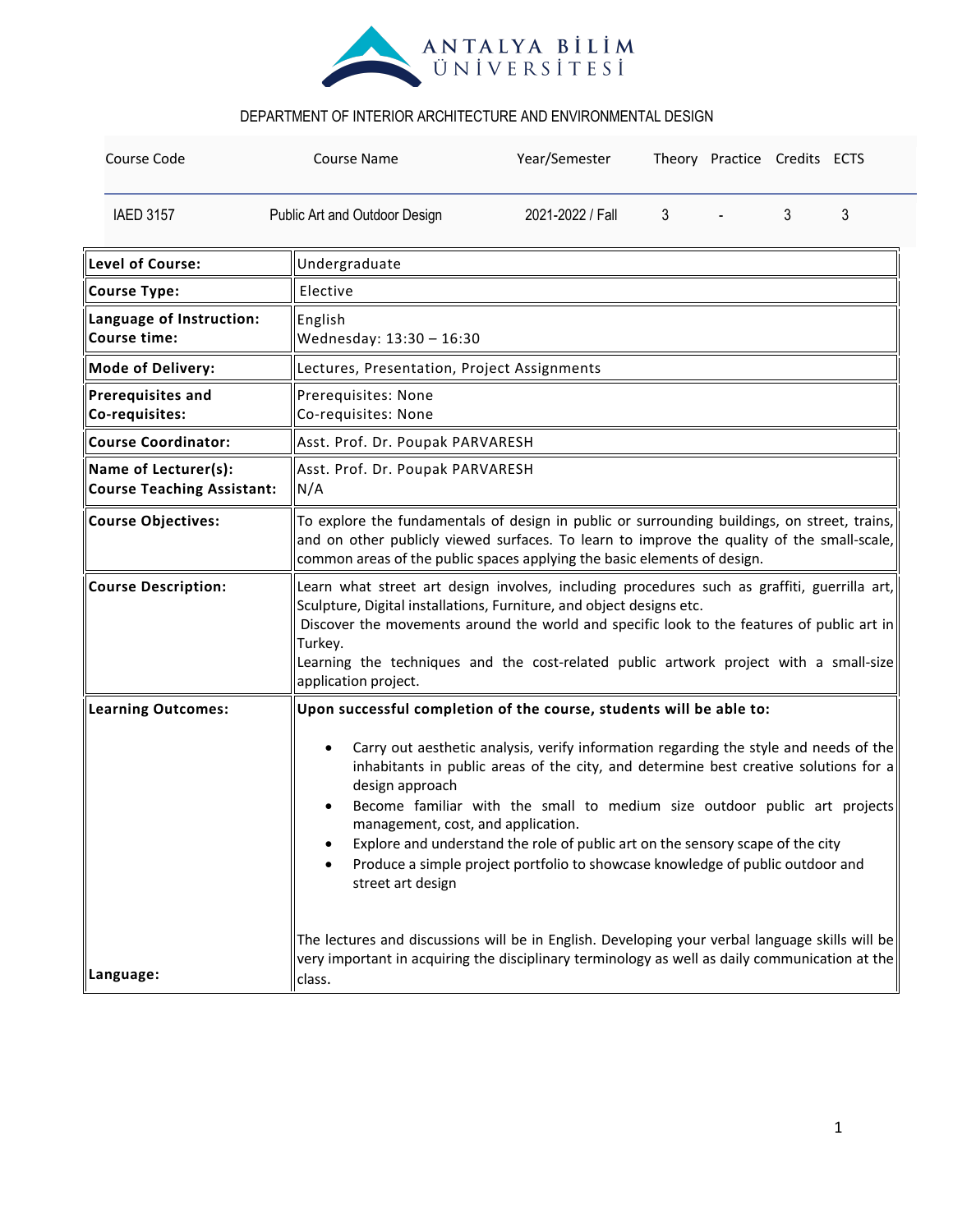

| <b>Textbooks:</b>                  | The course is based on lecture and presentations, with the references available upon each                                                                                                                                                                                                                                                                                                                                                                                                                                                                                                                                                                                                                                                                                     |  |  |  |  |  |
|------------------------------------|-------------------------------------------------------------------------------------------------------------------------------------------------------------------------------------------------------------------------------------------------------------------------------------------------------------------------------------------------------------------------------------------------------------------------------------------------------------------------------------------------------------------------------------------------------------------------------------------------------------------------------------------------------------------------------------------------------------------------------------------------------------------------------|--|--|--|--|--|
|                                    | session.                                                                                                                                                                                                                                                                                                                                                                                                                                                                                                                                                                                                                                                                                                                                                                      |  |  |  |  |  |
|                                    | 1- Tom Finkelpearl (2019) Dialogues in Public Art, The MIT Press<br>2- Claire Doherty (2015) Public Art (Now): Out of Time, Out of Place                                                                                                                                                                                                                                                                                                                                                                                                                                                                                                                                                                                                                                      |  |  |  |  |  |
|                                    | 3- Martin Zebracki, Cameron Cartiere (2015) The Everyday Practice of Public Art: Art, Space,                                                                                                                                                                                                                                                                                                                                                                                                                                                                                                                                                                                                                                                                                  |  |  |  |  |  |
| <b>Recommended Textbooks:</b>      | and Social Inclusion                                                                                                                                                                                                                                                                                                                                                                                                                                                                                                                                                                                                                                                                                                                                                          |  |  |  |  |  |
|                                    | 4- Kristie Barnett (2018) The Practice of Public Art, Routledge                                                                                                                                                                                                                                                                                                                                                                                                                                                                                                                                                                                                                                                                                                               |  |  |  |  |  |
|                                    | 5- Barbara Goldstein (2005) Public Art by the Book, University of Washington Press                                                                                                                                                                                                                                                                                                                                                                                                                                                                                                                                                                                                                                                                                            |  |  |  |  |  |
|                                    | 6- Suzanne Lacy (1995) Mapping the Terrain: New Genre Public Art, Bay Pr                                                                                                                                                                                                                                                                                                                                                                                                                                                                                                                                                                                                                                                                                                      |  |  |  |  |  |
| <b>Planned Learning Activities</b> |                                                                                                                                                                                                                                                                                                                                                                                                                                                                                                                                                                                                                                                                                                                                                                               |  |  |  |  |  |
| and Teaching Method:               | Learning/Teaching Method: The expected learning outcomes for the course will be assessed<br>through: Online Lectures, Presentations, Suggested readings, and Videos, as well as the<br>Quizzes, Students' Project Presentations, Students' Report Submission, Midterm Exam and<br>Final Project.                                                                                                                                                                                                                                                                                                                                                                                                                                                                              |  |  |  |  |  |
|                                    | Assignments: Students are required to submit their group projects and the reports<br>throughout the semester for the evaluation.                                                                                                                                                                                                                                                                                                                                                                                                                                                                                                                                                                                                                                              |  |  |  |  |  |
|                                    | Class Participation: Regular attendance of all enrolled classes is expected as do online<br>courses. You must actively participate on the course and check all the online sources at the<br>scheduled time. Your attendance will be taken through your enrolment automatically via LMS<br>system and will be reported to UBS system eventually. Attendance is compulsory and in case<br>of absenteeism of more than 30%, the system will automatically grade you "FX". If you miss a<br>class, it is your responsibility to 'make up' all work, including items discussed in class. Class<br>contribution will be measured in terms of quality not quantity. If you miss a lecture, please<br>enrol while the outline is still available and notify the for proper follow-up. |  |  |  |  |  |
|                                    | Academic integrity & plagiarism: Academic integrity is the pursuit of scholarly activity based<br>on the values of honesty, trust, fairness, respect, and responsibility. Practicing academic<br>integrity means never plagiarizing or cheating, never misrepresenting yourself, never falsifying<br>information, never deceiving, or compromising the work of others. Basically, this means,<br>either intentionally or unintentionally, using the words or ideas of someone else without<br>giving credit, it is strictly forbidden.                                                                                                                                                                                                                                        |  |  |  |  |  |
|                                    | Key Works: In this course lectures and assignments mainly focuses on Street space, Public art<br>and outdoor creative decorating of city spaces.                                                                                                                                                                                                                                                                                                                                                                                                                                                                                                                                                                                                                              |  |  |  |  |  |
|                                    | <b>Specific Rules:</b>                                                                                                                                                                                                                                                                                                                                                                                                                                                                                                                                                                                                                                                                                                                                                        |  |  |  |  |  |
|                                    | Be punctual. Punctuality is a sign of respect toward yourself and the others.<br>1.                                                                                                                                                                                                                                                                                                                                                                                                                                                                                                                                                                                                                                                                                           |  |  |  |  |  |
|                                    | Show respect for all the people and property around you.<br>2.                                                                                                                                                                                                                                                                                                                                                                                                                                                                                                                                                                                                                                                                                                                |  |  |  |  |  |
|                                    | 3.<br>Be responsible for your actions and meet all expectations.                                                                                                                                                                                                                                                                                                                                                                                                                                                                                                                                                                                                                                                                                                              |  |  |  |  |  |
|                                    | 4. Follow directions the first time they are given.                                                                                                                                                                                                                                                                                                                                                                                                                                                                                                                                                                                                                                                                                                                           |  |  |  |  |  |
|                                    | 5.<br>It is forbidden to record classes with any type of device.                                                                                                                                                                                                                                                                                                                                                                                                                                                                                                                                                                                                                                                                                                              |  |  |  |  |  |
|                                    | Communication: You can reach the lecturer of this course any time via email and also<br>there would be an extra one hour availability for any question you may have or to<br>receive supplementary critics for the course on Saturday afternoon between 16:00-<br>17:00 PM.                                                                                                                                                                                                                                                                                                                                                                                                                                                                                                   |  |  |  |  |  |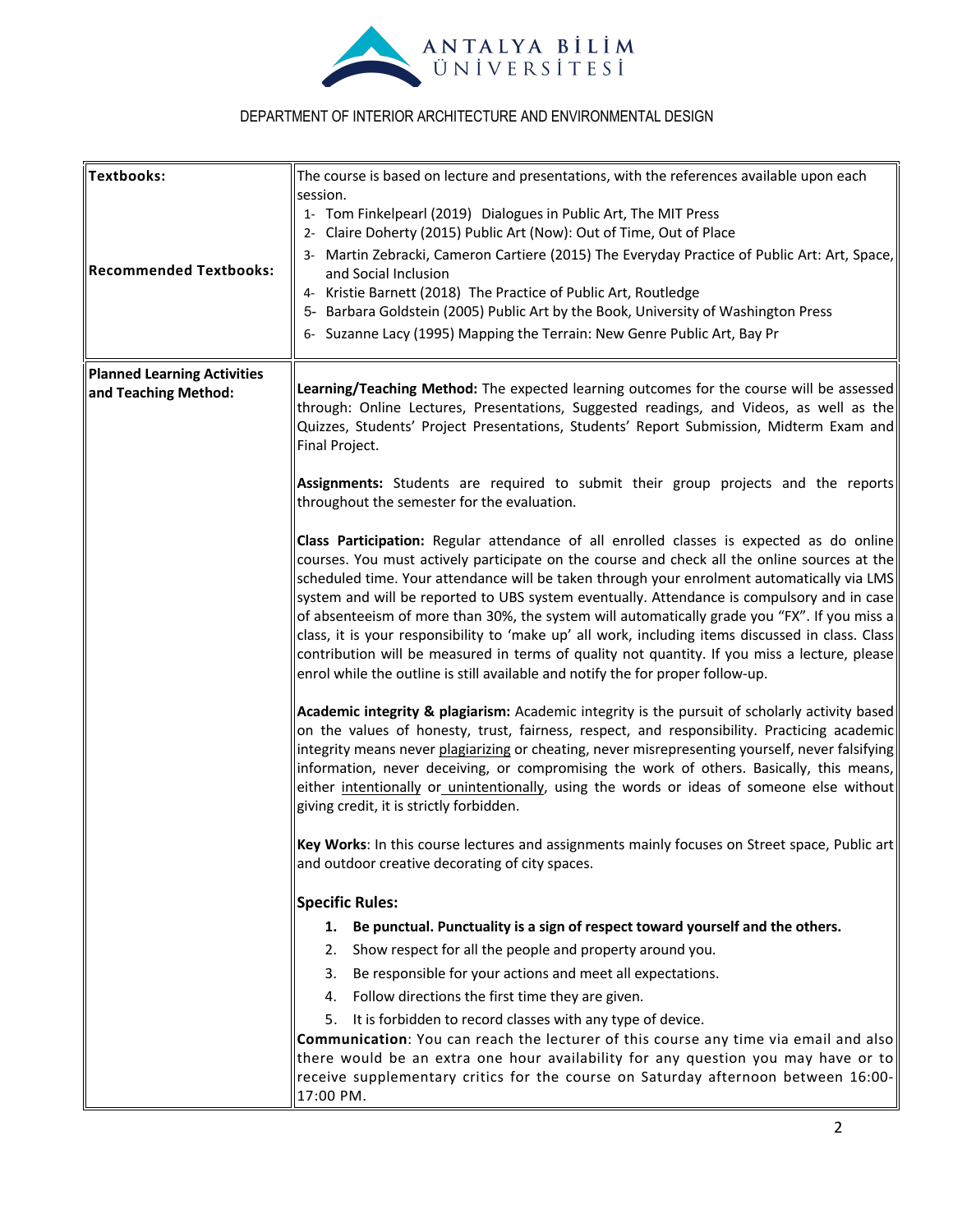

|                                              | <b>Date</b>                                                                                                                                                                                                                                                                                                                              | <b>Week</b>             | <b>Chapter Topic</b>                                                               | <b>Take-home exercise</b>             |  |  |
|----------------------------------------------|------------------------------------------------------------------------------------------------------------------------------------------------------------------------------------------------------------------------------------------------------------------------------------------------------------------------------------------|-------------------------|------------------------------------------------------------------------------------|---------------------------------------|--|--|
| <b>Course Contents*:</b>                     | 15/09/2021                                                                                                                                                                                                                                                                                                                               | $\mathbf{1}$            | <b>Introduction To Public Art &amp;</b><br><b>Street Design</b>                    |                                       |  |  |
| (Weekly Lecture Plan)                        | 22/09/2021                                                                                                                                                                                                                                                                                                                               | $\overline{2}$          | <b>Public Art Styles &amp; Elements</b><br>Of Outdoor Design                       |                                       |  |  |
|                                              | 29/09/2021                                                                                                                                                                                                                                                                                                                               | 3                       | <b>Functional Art - Stand Alone</b><br>& Plop Art                                  | Midterm Project Group Members         |  |  |
|                                              | 06/10/2021                                                                                                                                                                                                                                                                                                                               | $\overline{\mathbf{a}}$ | <b>Memorial Landscape</b>                                                          |                                       |  |  |
|                                              | 13/10/2021                                                                                                                                                                                                                                                                                                                               | 5                       | <b>Project Presentation: Public</b><br>Art in Turkey 15%                           |                                       |  |  |
|                                              | 20/10/2021                                                                                                                                                                                                                                                                                                                               | $6\phantom{1}6$         | <b>Public Art in Historic Districts</b><br>/ Historic Preservation                 |                                       |  |  |
|                                              | 27/10/2021                                                                                                                                                                                                                                                                                                                               | $\overline{\mathbf{z}}$ | Midterm project Q/A &<br><b>Critiques</b>                                          |                                       |  |  |
|                                              |                                                                                                                                                                                                                                                                                                                                          | 8                       | <b>MIDTERM EXAM WEEK</b>                                                           | <b>Midterm Project Submission 20%</b> |  |  |
|                                              | 10/11/2021                                                                                                                                                                                                                                                                                                                               | 9                       | <b>Softscape And Public Design</b>                                                 |                                       |  |  |
|                                              | 17/11/2021                                                                                                                                                                                                                                                                                                                               | 10                      | <b>Creative Lighting &amp; Urban</b><br><b>Furniture</b>                           |                                       |  |  |
|                                              | 24/11/2021                                                                                                                                                                                                                                                                                                                               | 11                      | Graffiti                                                                           | <b>Final Topic Choice</b>             |  |  |
|                                              | 01/12/2021                                                                                                                                                                                                                                                                                                                               | 12                      | <b>Project Presentation: Digital</b><br>Art & Installation Design in<br>Public 15% |                                       |  |  |
|                                              | 08/12/2021                                                                                                                                                                                                                                                                                                                               | 13                      | <b>Outdoor Exhibition &amp; Craft</b><br><b>Market As An Art</b>                   |                                       |  |  |
|                                              | 15/12/2021                                                                                                                                                                                                                                                                                                                               | 14                      | Q/A - Final Project Review                                                         |                                       |  |  |
|                                              |                                                                                                                                                                                                                                                                                                                                          |                         |                                                                                    | <b>Final Project Submission 50%</b>   |  |  |
|                                              | *PLEASE NOTE:<br>Details of the syllabus and course schedule are subject to minor changes that will<br>be announced later if needed.<br>Grading: Assignments, Midterm and final projects will be evaluated for the quality, and clarit<br>presentation (including writing and graphics), the clear scope and well-defined objectives, re |                         |                                                                                    |                                       |  |  |
|                                              | submission.                                                                                                                                                                                                                                                                                                                              |                         |                                                                                    |                                       |  |  |
| <b>Assessment Methods &amp;</b><br>Criteria: | <b>METHODS</b>                                                                                                                                                                                                                                                                                                                           |                         | <b>EFFECTS ON GRADING</b>                                                          |                                       |  |  |
|                                              | Project presentation (2)                                                                                                                                                                                                                                                                                                                 |                         | % 30                                                                               |                                       |  |  |
|                                              | Midterm Project                                                                                                                                                                                                                                                                                                                          |                         | % 20                                                                               |                                       |  |  |
|                                              | <b>Final Project</b>                                                                                                                                                                                                                                                                                                                     |                         | % 50                                                                               |                                       |  |  |
|                                              |                                                                                                                                                                                                                                                                                                                                          |                         | 100                                                                                |                                       |  |  |
|                                              |                                                                                                                                                                                                                                                                                                                                          |                         |                                                                                    |                                       |  |  |